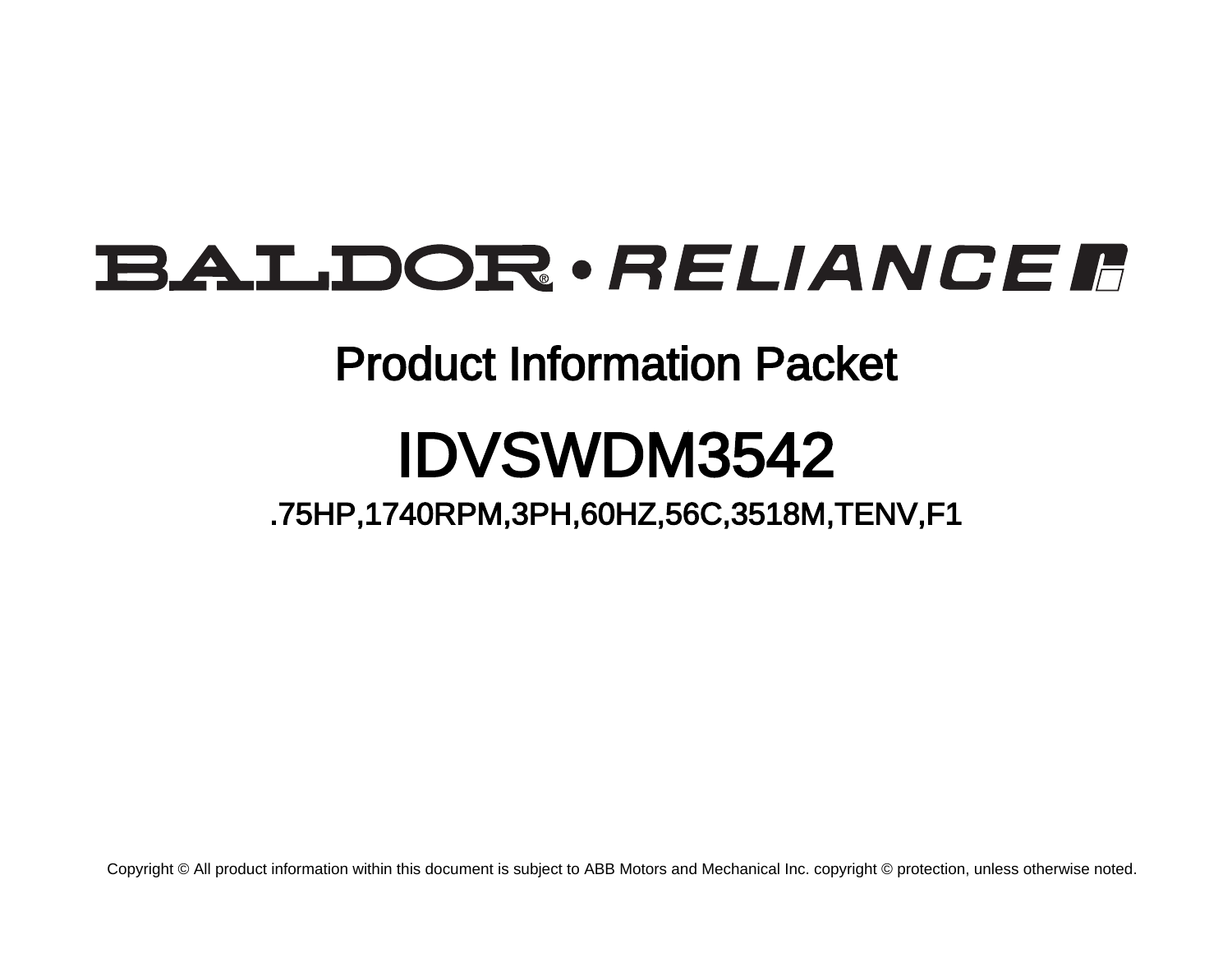### BALDOR · RELIANCE F Product Information Packet: IDVSWDM3542 - .75HP,1740RPM,3PH,60HZ,56C,3518M,TENV,F1

| <b>Part Detail</b> |        |             |            |             |        |                      |            |  |
|--------------------|--------|-------------|------------|-------------|--------|----------------------|------------|--|
| Revision:          | N      | Status:     | PRD/A      | Change #:   |        | Proprietary:         | No         |  |
| Type:              | AC     | Elec. Spec: | 35WGP559   | CD Diagram: | CD0005 | Mfg Plant:           |            |  |
| Mech. Spec:        | 35S639 | Layout:     | 35LYS639   | Poles:      | 04     | <b>Created Date:</b> | 11-29-2010 |  |
| Base:              | N      | Eff. Date:  | 06-10-2021 | Leads:      | 9#18   |                      |            |  |

| <b>Specs</b>                           |                         |                                  |                       |
|----------------------------------------|-------------------------|----------------------------------|-----------------------|
| <b>Catalog Number:</b>                 | IDVSWDM3542             | <b>Insulation Class:</b>         | н                     |
| Enclosure:                             | <b>TENV</b>             | <b>Inverter Code:</b>            | <b>Inverter Duty</b>  |
| Frame:                                 | 56C                     | <b>KVA Code:</b>                 | м                     |
| <b>Frame Material:</b>                 | <b>Stainless Steel</b>  | <b>Lifting Lugs:</b>             | No Lifting Lugs       |
| Motor Letter Type:                     | Three Phase             | <b>Locked Bearing Indicator:</b> | Locked Bearing        |
| Output @ Frequency:                    | .750 HP @ 60 HZ         | Motor Lead Quantity/Wire Size:   | 9 @ 18 AWG            |
| Synchronous Speed @ Frequency:         | 1800 RPM @ 60 HZ        | <b>Motor Lead Exit:</b>          | Ko Box                |
| Voltage @ Frequency:                   | 230.0 V @ 60 HZ         | <b>Motor Lead Termination:</b>   | <b>Flying Leads</b>   |
|                                        | 460.0 V @ 60 HZ         | Motor Type:                      | 3518M                 |
| XP Class and Group:                    | None                    | <b>Mounting Arrangement:</b>     | F <sub>1</sub>        |
| <b>XP Division:</b>                    | Not Applicable          | <b>Power Factor:</b>             | 78                    |
| <b>Agency Approvals:</b>               | <b>UR</b>               | <b>Product Family:</b>           | Wash Down Paint Free  |
|                                        | <b>CSA</b>              | <b>Pulley End Bearing Type:</b>  | Sealed Bearing        |
| <b>Auxillary Box:</b>                  | No Auxillary Box        | <b>Pulley Face Code:</b>         | C-Face                |
| <b>Auxillary Box Lead Termination:</b> | None                    | <b>Pulley Shaft Indicator:</b>   | Standard              |
| <b>Base Indicator:</b>                 | No Mounting             | <b>Rodent Screen:</b>            | None                  |
| <b>Bearing Grease Type:</b>            | Polyrex EM (-20F +300F) | <b>RoHS Status:</b>              | <b>ROHS COMPLIANT</b> |
| <b>Blower:</b>                         | None                    | <b>Shaft Extension Location:</b> | Pulley End            |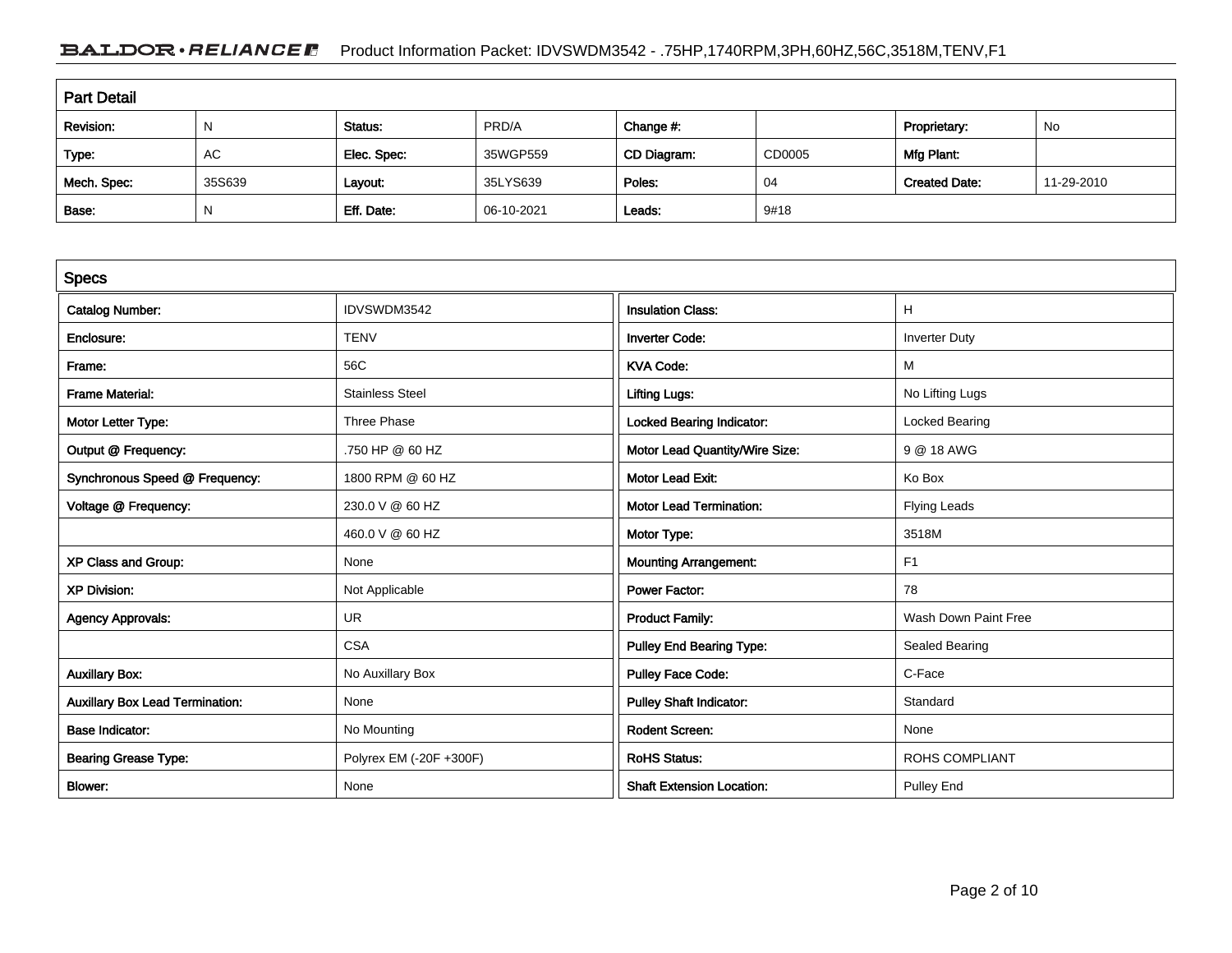| Current @ Voltage:                    | 1.100 A @ 460.0 V         | <b>Shaft Ground Indicator:</b>     | No Shaft Grounding         |
|---------------------------------------|---------------------------|------------------------------------|----------------------------|
|                                       | 2.200 A @ 230.0 V         | <b>Shaft Rotation:</b>             | Reversible                 |
| Design Code:                          | B                         | <b>Shaft Slinger Indicator:</b>    | No Slinger                 |
| Drip Cover:                           | No Drip Cover             | <b>Speed Code:</b>                 | Single Speed               |
| Duty Rating:                          | <b>CONT</b>               | <b>Motor Standards:</b>            | <b>NEMA</b>                |
| <b>Electrically Isolated Bearing:</b> | Not Electrically Isolated | <b>Starting Method:</b>            | Direct on line             |
| <b>Feedback Device:</b>               | <b>NO FEEDBACK</b>        | Thermal Device - Bearing:          | None                       |
| <b>Front Face Code:</b>               | Standard                  | Thermal Device - Winding:          | Normally Closed Thermostat |
| <b>Front Shaft Indicator:</b>         | None                      | <b>Vibration Sensor Indicator:</b> | No Vibration Sensor        |
| <b>Heater Indicator:</b>              | No Heater                 | <b>Winding Thermal 1:</b>          | None                       |
|                                       |                           | <b>Winding Thermal 2:</b>          | None                       |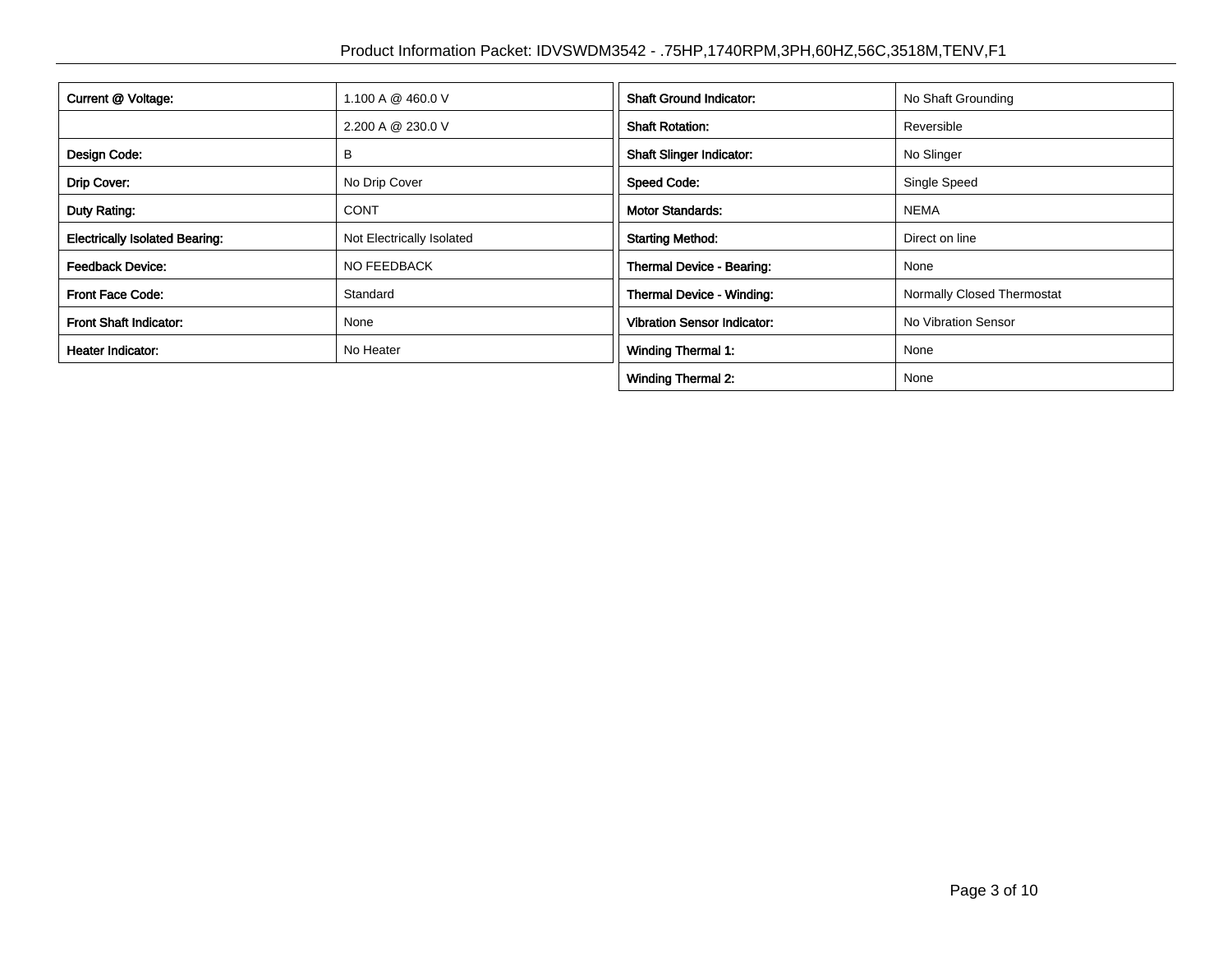### BALDOR · RELIANCE F Product Information Packet: IDVSWDM3542 - .75HP,1740RPM,3PH,60HZ,56C,3518M,TENV,F1

| Nameplate NP1608L  |                      |                     |                        |               |         |  |
|--------------------|----------------------|---------------------|------------------------|---------------|---------|--|
|                    | CAT NO IDVSWDM3542   |                     |                        |               |         |  |
|                    | SPEC. 35S639P559G1   |                     |                        |               |         |  |
| FRAME 56C          |                      |                     |                        | $HP$ .75 TE   |         |  |
|                    | <b>VOLTS</b> 230/460 |                     |                        |               |         |  |
| MAG CUR $1.2/6$    |                      |                     |                        | $FLA$ 2.2/1.1 |         |  |
|                    | $RPM$ 1740           | RPM MAX $6000$      |                        |               |         |  |
| $HZ$ 60            |                      |                     | PH 3                   |               | CLASS H |  |
| SER.F. 1.00        |                      |                     | $DES$ $B$<br>SLHZ $ 2$ |               |         |  |
| NEMA-NOM-EFF 82.5  |                      |                     | WK2 0.106              |               |         |  |
| <b>BLWR V</b>      |                      | PH                  |                        | HZ            | А       |  |
|                    | RATING 40C AMB-CONT  |                     |                        |               |         |  |
| <b>DE BRG</b> 6205 |                      | <b>ODE BRG</b> 6203 |                        |               |         |  |
| cc                 |                      | SN                  |                        |               |         |  |
|                    |                      |                     |                        |               |         |  |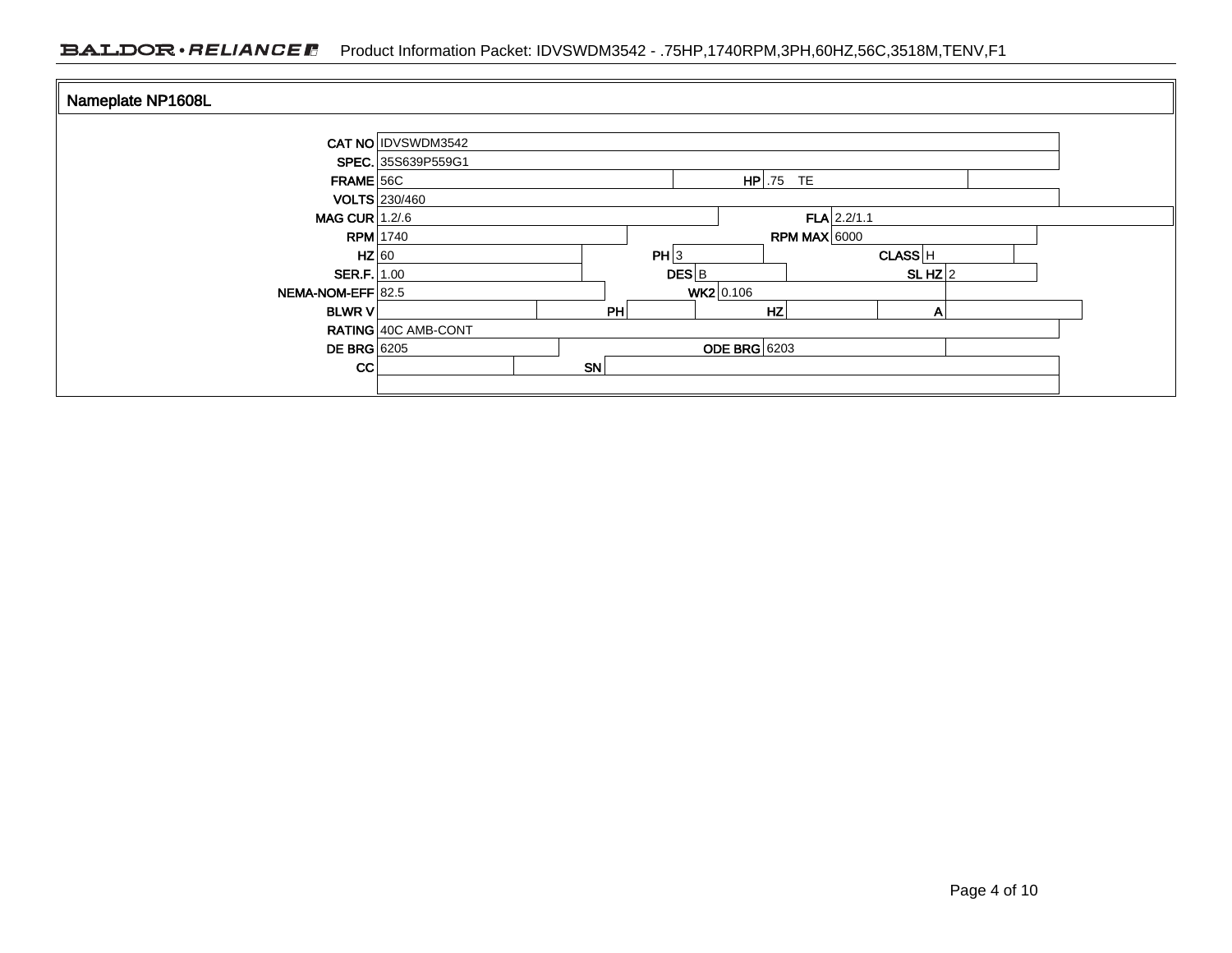| <b>Parts List</b>  |                                              |          |  |  |  |  |
|--------------------|----------------------------------------------|----------|--|--|--|--|
| <b>Part Number</b> | Description                                  | Quantity |  |  |  |  |
| SA212483           | SA 35S639P559G1                              | 1.000 EA |  |  |  |  |
| RA199713           | RA 35S639P559G1                              | 1.000 EA |  |  |  |  |
| NS2512A01          | <b>INSULATOR, CONDUIT BOX X</b>              | 1.000 EA |  |  |  |  |
| 35CB5001A03        | CONDUIT BOX KIT, FOR SUPER II WASHDOWN       | 1.000 EA |  |  |  |  |
| 11XW1032G06        | 10-32 X .38, TAPTITE II, HEX WSHR SLTD U     | 1.000 EA |  |  |  |  |
| 35EP3122D00U       | MASTER ODE, 203 BRG, 125NPT DRNS(BALL BUR    | 1.000 EA |  |  |  |  |
| HW4500S33          | 1/8 NPT STAINLESS #304 SS PLUG               | 3.000 EA |  |  |  |  |
| HW5100A03          | WAVY WASHER (W1543-017)                      | 1.000 EA |  |  |  |  |
| 35EP3307E00U       | MASTER DE, 205 BRG, 1.623SH, .125NPT DRNS, C | 1.000 EA |  |  |  |  |
| HW4500S33          | 1/8 NPT STAINLESS #304 SS PLUG               | 3.000 EA |  |  |  |  |
| HW4606A02          | JM CLIPPER/SEAL (LWE-0938-1624-AL23)         | 1.000 EA |  |  |  |  |
| 12XN1032S20        | 10-32 X 1-1/4 HEX M.S., STAINLESS STEEL      | 2.000 EA |  |  |  |  |
| HA1049A01          | DUBO LOK WASHER SIZE 10 (NYLON LOCK SEAL     | 2.000 EA |  |  |  |  |
| HA1049A01          | DUBO LOK WASHER SIZE 10 (NYLON LOCK SEAL     | 4.000 EA |  |  |  |  |
| HW2502D13          | SS KEY, 3/16 SQ X 1.375                      | 1.000 EA |  |  |  |  |
| HA7000A04          | KEY RETAINER 0.625 DIA SHAFTS                | 1.000 EA |  |  |  |  |
| MJ5001A02          | 732 CL SEALANT 3 OZ DIXIE BEARING 289100     | 0.001 EA |  |  |  |  |
| 85XU0407S04        | 4X1/4 U DRIVE PIN STAINLESS                  | 2.000 EA |  |  |  |  |
| LB1164             | LABEL, WARNING AND DRAIN                     | 1.000 EA |  |  |  |  |
| HA5027A02          | HA4054 T-DRAIN X2 BAGGED WITH LABEL          | 1.000 EA |  |  |  |  |
| MJ1000A02          | GREASE, POLYREX EM EXXON                     | 0.050 LB |  |  |  |  |
| HA3100S12          | THRUBOLT 7.625 LENGTH 1.250 TH LENGTH SS     | 4.000 EA |  |  |  |  |
| LC0145B01          | <b>CONNECTION LABEL</b>                      | 1.000 EA |  |  |  |  |
| <b>NP1608L</b>     | SS WD INV UL CSA CC REV MTG                  | 1.000 EA |  |  |  |  |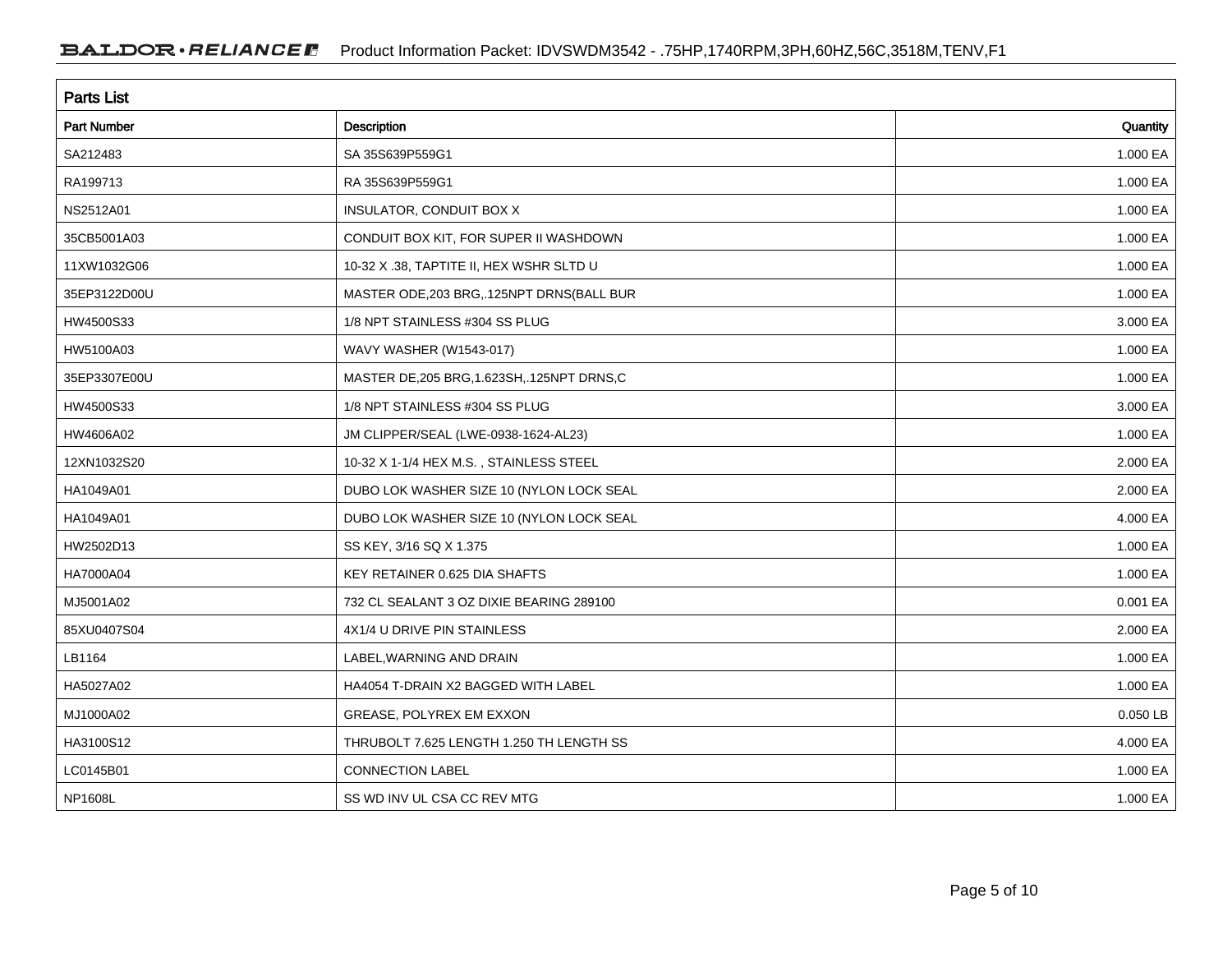### BALDOR · RELIANCE F Product Information Packet: IDVSWDM3542 - .75HP,1740RPM,3PH,60HZ,56C,3518M,TENV,F1

| Parts List (continued) |                                         |          |  |  |  |  |
|------------------------|-----------------------------------------|----------|--|--|--|--|
| <b>Part Number</b>     | Description                             | Quantity |  |  |  |  |
| 35PA1066               | PKG GRP, PRINT<br>PK1008A06             | 1.000 EA |  |  |  |  |
| PK3082                 | STYROFOAM CRADLE                        | 1.000 EA |  |  |  |  |
| MN416A01               | TAG-INSTAL-MAINT no wire (2100/bx) 4/22 | 1.000 EA |  |  |  |  |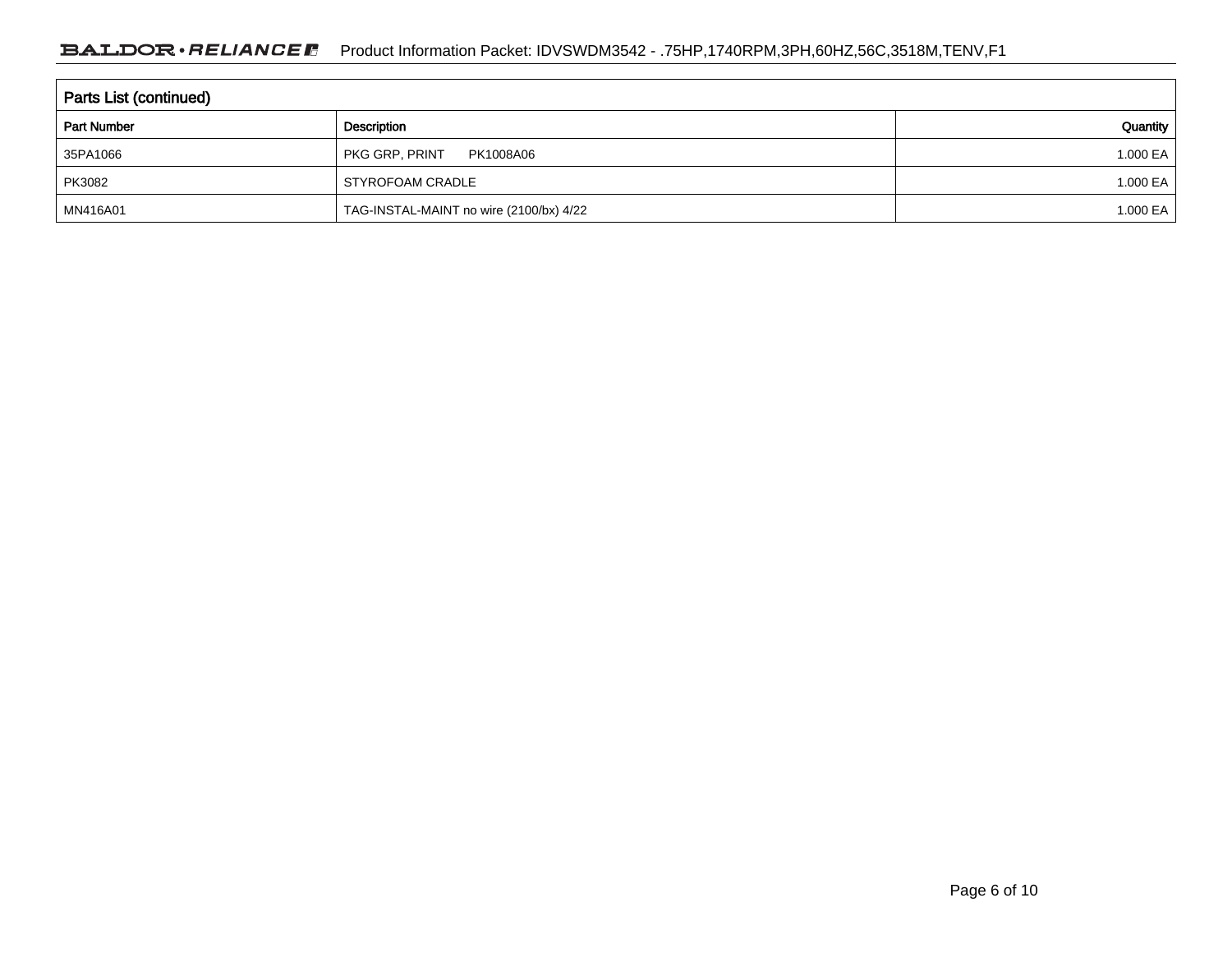#### **AC Induction Motor Performance Data**

Record # 33322Typical performance - not guaranteed values

| <b>Winding: 35WGP559-R007</b><br><b>Type: 3518M</b> |                   | <b>Enclosure: TENV</b> |                                                 |                |
|-----------------------------------------------------|-------------------|------------------------|-------------------------------------------------|----------------|
| <b>Nameplate Data</b>                               |                   |                        | 460 V, 60 Hz:<br><b>High Voltage Connection</b> |                |
| <b>Rated Output (HP)</b>                            |                   | .75                    | <b>Full Load Torque</b>                         | 2.27 LB-FT     |
| <b>Volts</b>                                        |                   | 230/460                | <b>Start Configuration</b>                      | direct on line |
| <b>Full Load Amps</b>                               |                   | 2.2/1.1                | <b>Breakdown Torque</b>                         | 10.4 LB-FT     |
| <b>R.P.M.</b>                                       |                   | 1740                   | <b>Pull-up Torque</b>                           | 6.64 LB-FT     |
| Hz                                                  | 60 Phase          | 3                      | <b>Locked-rotor Torque</b>                      | 7.43 LB-FT     |
| <b>NEMA Design Code</b>                             | <b>B KVA Code</b> | м                      | <b>Starting Current</b>                         | 9.74 A         |
| Service Factor (S.F.)                               |                   |                        | <b>No-load Current</b>                          | 0.647A         |
| <b>NEMA Nom. Eff.</b>                               | 82.5 Power Factor | 78                     | Line-line Res. @ 25°C                           | 22.2 $\Omega$  |
| <b>Rating - Duty</b>                                |                   | 40C AMB-CONT           | Temp. Rise @ Rated Load                         | $78^{\circ}$ C |
|                                                     |                   |                        | <b>Locked-rotor Power Factor</b>                | 64.1           |
|                                                     |                   |                        | Rotor inertia                                   | 0.106 LB-FT2   |

#### **Load Characteristics 460 V, 60 Hz, 0.75 HP**

| % of Rated Load     | 25    | 50    | 75    | 100  | 125  | 150  |
|---------------------|-------|-------|-------|------|------|------|
| <b>Power Factor</b> | 35    | 56    | 70    | 78   | 84   | 87   |
| Efficiency          | 71.6  | 81.3  | 83.4  | 83.1 | 81.8 | 80.4 |
| <b>Speed</b>        | 1787  | 1773  | 1758  | 1742 | 1727 | 1708 |
| Line amperes        | 0.686 | 0.783 | 0.916 | 1.09 | 1.27 | 1.5  |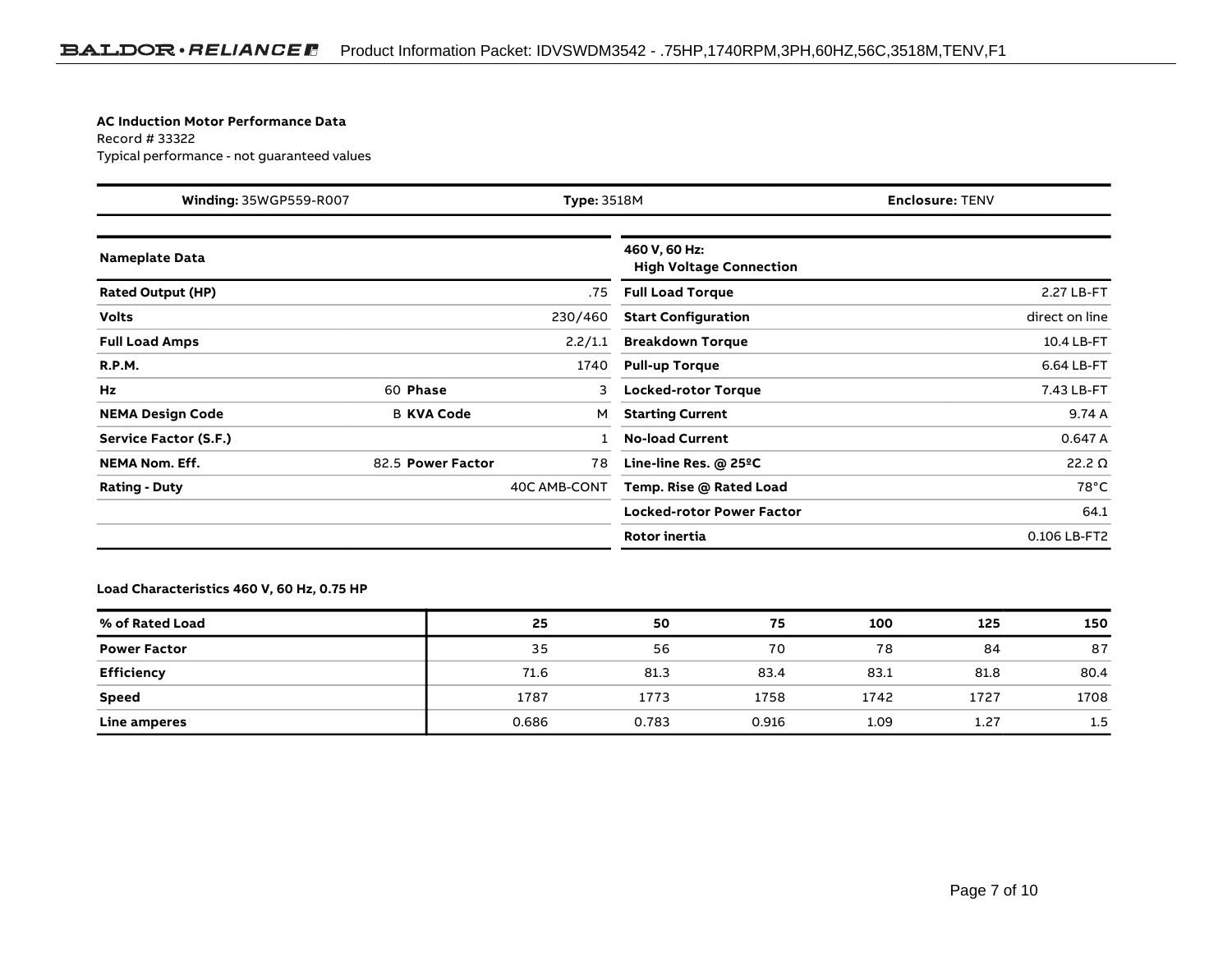

Performance Graph at 460V, 60Hz, 0.75HP Typical performance - Not guaranteed values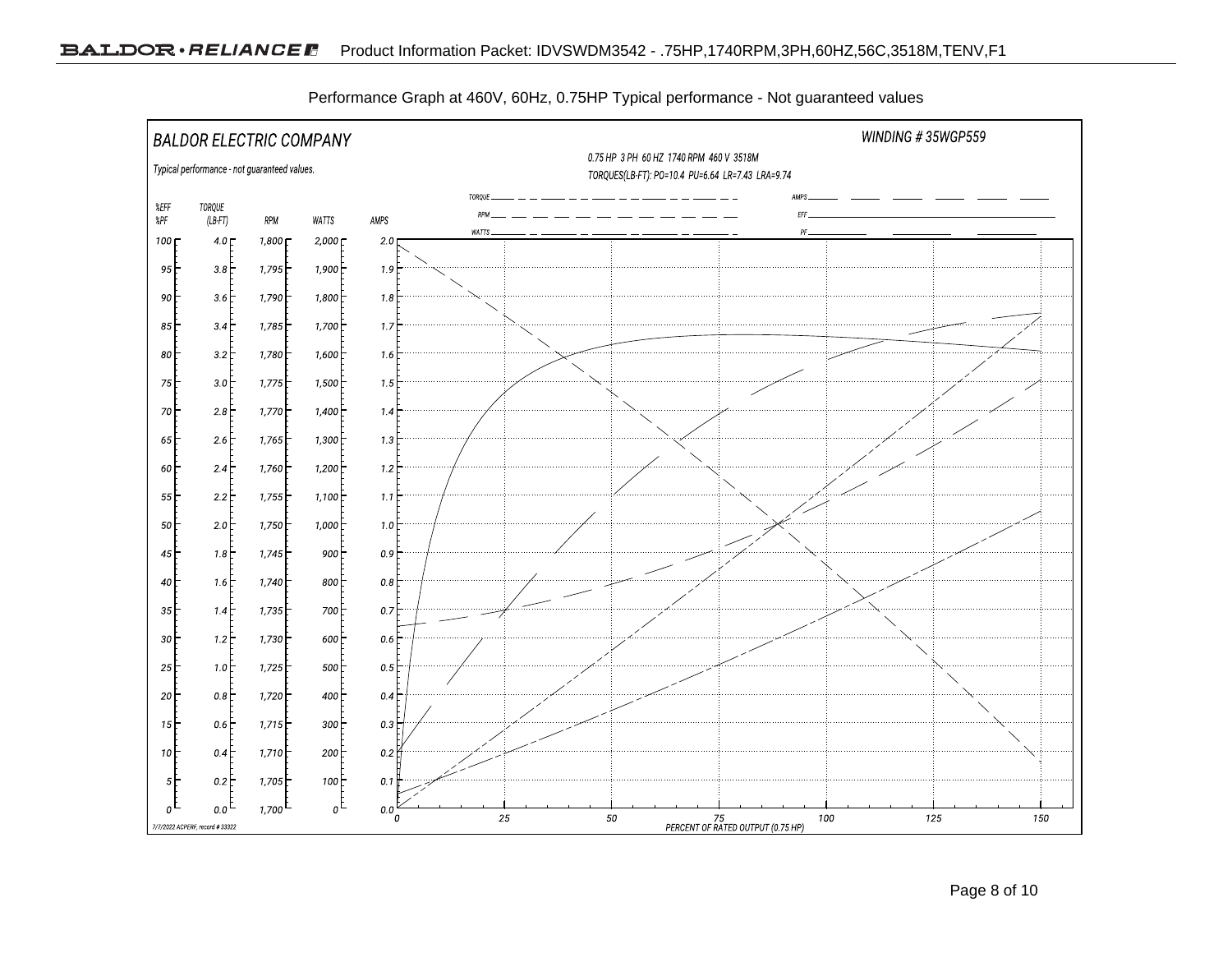